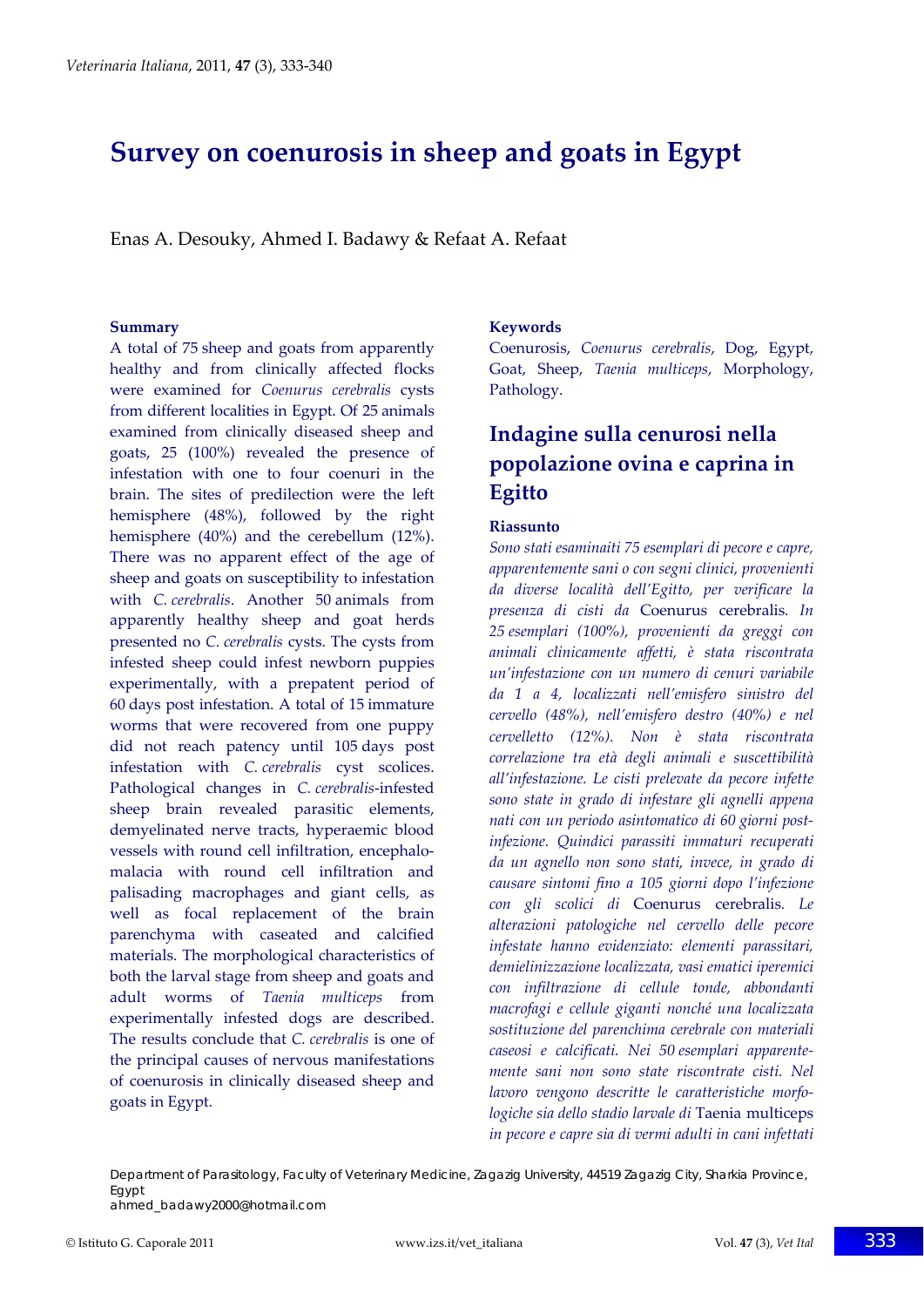*sperimentalmente. Dai risultati è stato possibile concludere che il* Coenurus cerebralis*, in Egitto, è una delle principali cause dei sintomi nervosi attribuibili alla cenurosi in pecore e capre clinica‐ mente malate.*

#### **Parole chiave**

Cane, Capra, Cenurosi, *Cenurus cerebralis*, Egitto, Morfologia, Patologia, Pecora, *Taenia multiceps*.

# **Introduction**

Coenurosis, Gid or sturdy, is a fatal condition caused by *Coenurus cerebralis*, the larval stage of the canine tapeworm, *Taenia multiceps*, which inhabits the small intestine of wild and domestic canids (the definitive host). Sheep and goats represent the most common intermediate host for this tapeworm. *C. cerebralis* develops in the brain and spinal cord, causing acute or chronic clinical manifestations, such as depression, circling, blindness, head deviation and ataxia culminating in the death of affected animals and consequently incurring economic losses (2, 3, 9). Moreover, various reports of human infestation with this larval stage have been described elsewhere. For example, cysts have been detected in the central nervous system and intramuscular areas (8, 11), as well as intraocular cavities with endophthalmitis and retinal detachment with subsequent loss of vision (10). In Egypt, cases confirming the presence of *C. cerebralis* have been described in both humans and animals (1, 5). The aim of this study was to investigate sheep and goats for *C. cerebralis* in different localities in Egypt, as well as study experimental infestation in dogs.

# **Material and methods**

### **Collection and examination of sheep and goats for** *Coenurus cerebralis*

A total of 50 heads (30 sheep and 20 goats) were collected from apparently healthy animals slaughtered at the El‐Basatein abattoir in Cairo, as well as 25 heads collected from clinically diseased sheep and goats suffering from nervous manifestations, staggering gait,

with or without blindness. These samples, collected by farmers in different localities in the Sharkia Province (Minya El‐Kamh and Neshwa villages) and in the Suez region, were investigated. The heads of sheep and goats for *C. cerebralis* were examined (15). Briefly, the skin was removed, skulls were incised and the brain and spinal cord were removed and examined both visually for visible cysts and by transverse sectioning of the cerebrum and cerebellum to detect small lesions. The coenuri were identified (18) and the ages of the animals were estimated based on dentition (20).

### **Experimental infestation of puppies**

Three newborn puppies were maintained at the laboratory and were fed clean milk and bread. Each puppy received a single subcutaneous dose of ivermectin (0.2 mg/kg body weight) and oral administration of niclosamide (0.5 g/puppy). Faecal samples were examined regularly using both sodium chloride floatation and sedimentation techniques to ensure that they were free from enteric parasites, especially cestodes. Two puppies were orally infested once, with 190 and 240 scolices, respectively, from *C. cerebralis* cysts collected from infested sheep brain, and the third puppy was kept as a non‐infested control (1). After one month, faecal samples from all puppies were collected daily and examined for the presence of *T. multiceps* eggs or proglottids. At the end of the experiment, the puppies were sacrificed using an intravenous barbiturate overdose. The intestine was opened longitudinally and adult cestodes were collected for further identification.

## **Preparation of permanent specimens from cysts and adult worms of** *Taenia multiceps*

After relaxation in the refrigerator, specimens were compressed between two glass slides and were fixed in 10% formalin for at least 24 h. Further processing and staining with alum carmine stain followed (12). Measurements were obtained using a calibrated eye piece micrometer and photographs were taken with a Canon digital camera (Canon, Japan).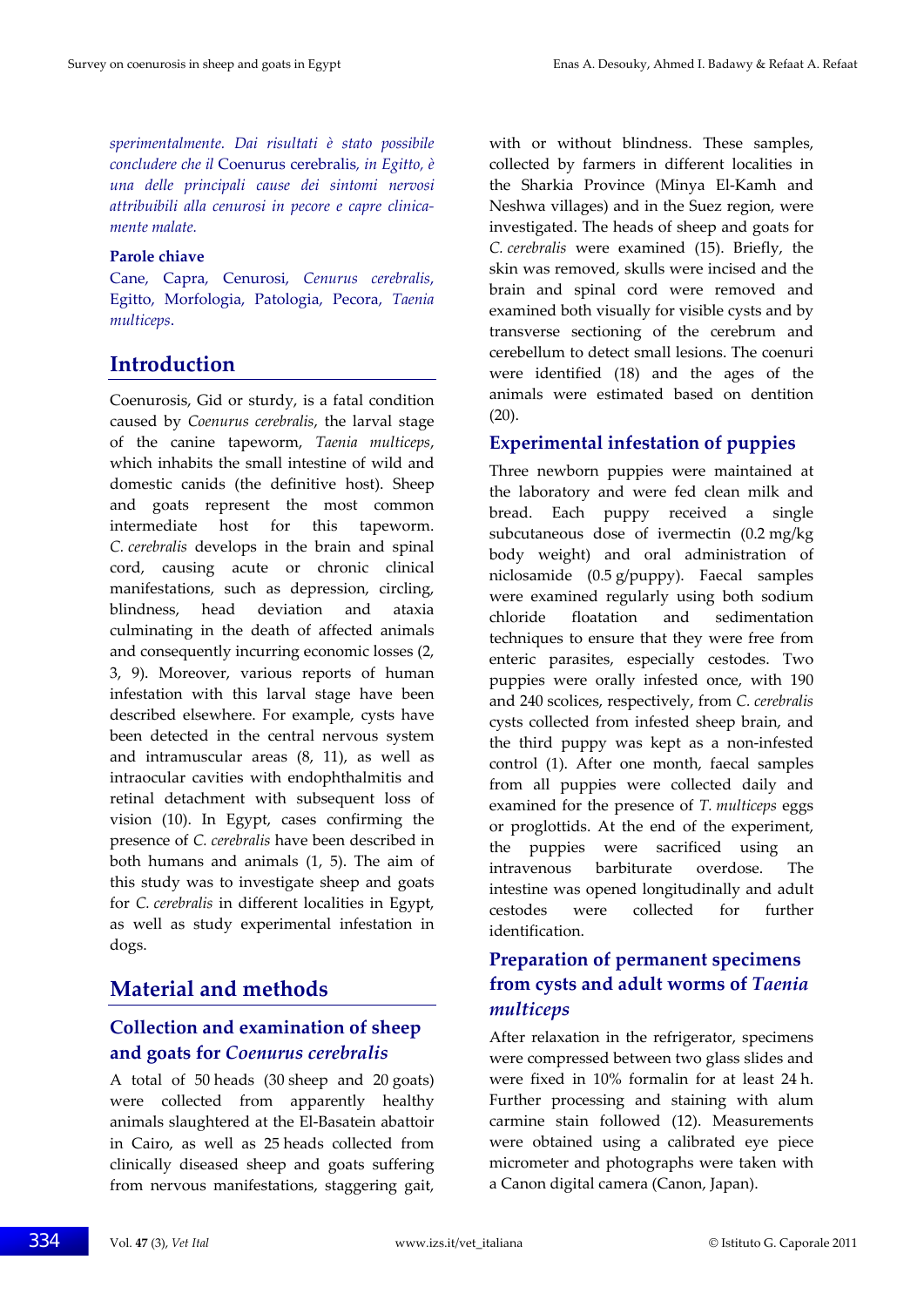#### **Histopathological studies**

Positive brain tissues were fixed in 25% formalin, followed by passages in 70%, 80%, 90%, 95% and 100% dilutions of alcohol for dehydration and then clarified in two changes of zylol and embedded in paraffin. Sections  $4 \mu$ thick then were prepared and stained routinely with haematoxylin and eosin (7).

### **Results**

#### **Prevalence, organ distribution and age susceptibility**

As shown in Table I, of 25 sheep and goat heads examined, 25 heads (100%) proved to be infested with one or more coenuri. The sites of predilection were the left hemisphere (48%), right hemisphere (40%) and cerebellum (12%). The greatest number of coenuri recovered from a single infested head was four cysts. There was no apparent effect of the age of the sheep and goats on susceptibility to infestation with *C. cerebralis*, as the infestation rate was 100% in all clinically diseased animals of different ages.

### **Experimental infestation of puppies with** *Coenurus cerebralis*

The experimental infestation of laboratory‐ bred puppies with *C. cerebralis* cysts obtained

from sheep (Table II) revealed that the first puppy started to shed eggs and gravid segments of *T. multiceps* after 60 days post infestation. After scarification of this puppy, 25 adult worms were collected from the small intestine; the worms were found attached to the end of the duodenum and in the ileum parallel to the intestine. The second puppy did not give any gravid segments or eggs in its faeces until scarification and, when scarified after 105 days post infestation, 15 immature worms attached to the ileum were observed. The control puppy did not produce any gravid segments or eggs in its faeces and no worms were recovered post mortem.

### **Morphological description of larval and adult stages of** *Taenia multiceps*

#### *Coenurus cerebralis* **cysts**

Grossly, the cysts were round or oval, large and bladder like. They measured approximately 3 cm‐4 cm in diameter and were filled with large amounts of fluid. In addition, they contained numerous macroscopic invaginated scolices (up to 500 per cyst) (Fig. 1A). Microscopically, the scolex showed four cup‐shaped suckers and a rostellum armed with 18‐34 typical taeniid hooks arranged in double rows (large and small) (Figs 1B and 1C).

Table I

Prevalence of *Coenurus cerebralis* in sheep and goats

| Animals | Healthy animals |                    |          |                | Clinically diseased animals<br>Cerebrum |                        | Cerebellum   |
|---------|-----------------|--------------------|----------|----------------|-----------------------------------------|------------------------|--------------|
|         | Examined        | Infested<br>$(\%)$ | Examined | Infested<br>(% | Right hemisphere<br>$(\%)$              | Left hemisphere<br>(%) | Infested (%) |
| Sheep   | 30              | $- (0\%)$          | 15       | 15 (100%)      | 5(33.33%)                               | 8 (53.33%)             | 2(13.33%)    |
| Goats   | 20              | $-$ (0%)           | 10       | 10 (100%)      | $5(50\%)$                               | 4 (40%)                | $1(10\%)$    |
| Total   | 50              | $-$ (0%)           | 25       | 25 (100%)      | 10 (40%)                                | 12 (48%)               | 3(12%)       |

Table II

Experimental infestation of puppies with *Coenurus cerebralis*

| Puppies        | Infective dose           | Prepatent period         | Worms recovered   | Infectivity rate (%) |
|----------------|--------------------------|--------------------------|-------------------|----------------------|
| 1st (positive) | 240 scolices             | 60 days                  | 25 adult worms    | 13.2                 |
| 2nd (positive) | 190 scolices             |                          | 15 immature worms | 15.0                 |
| 3rd (control   | $\overline{\phantom{0}}$ | $\overline{\phantom{0}}$ | -                 | -                    |
| Total          | 430 scolices             | $\qquad \qquad =$        | 40                | 9.3                  |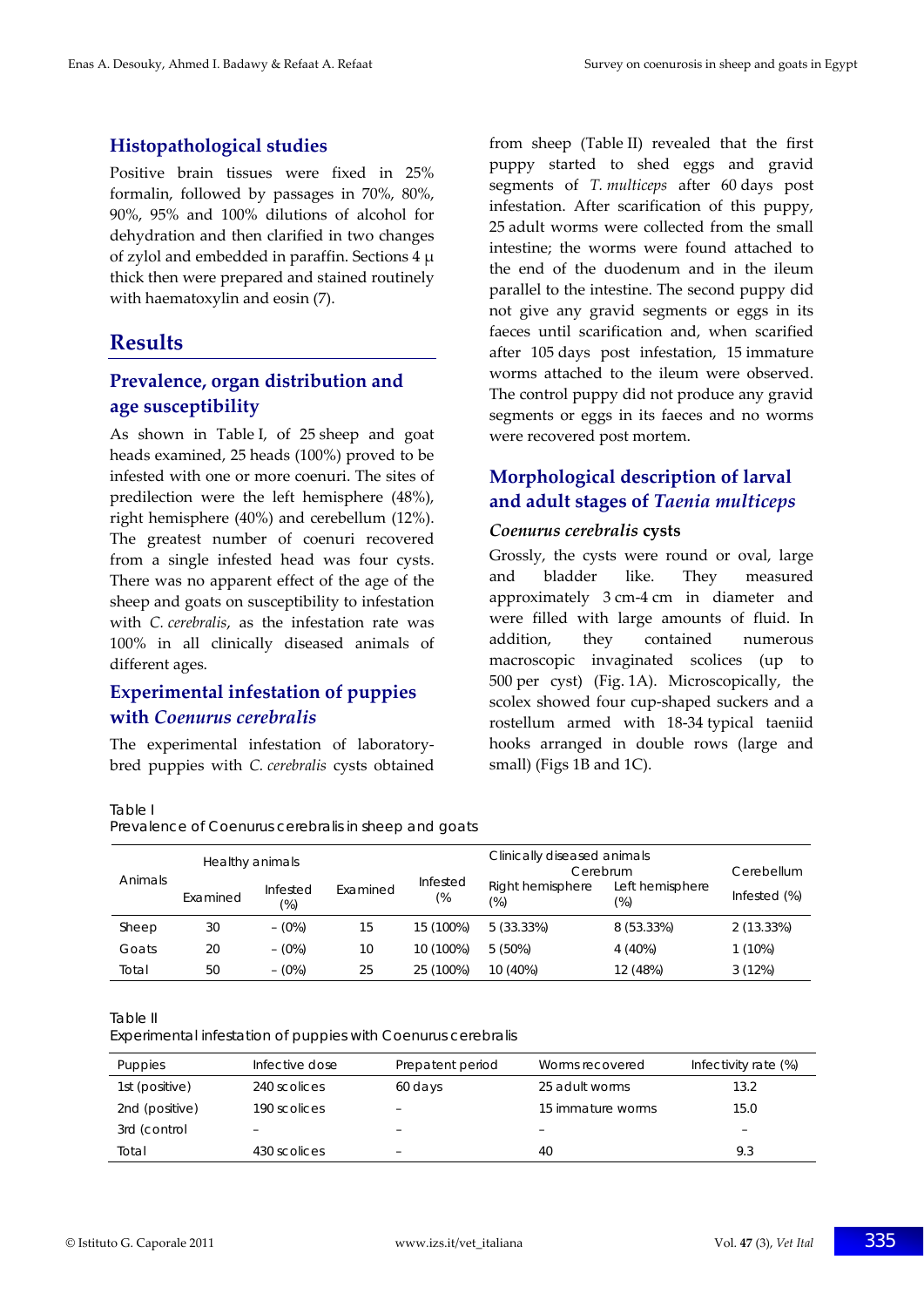- 
- 
- A. *Coenurus* cyst in brain (arrow) B. *Coenurus* cyst showing C. Higher magnification of rostellar (digital photo) multiple scolices (×100) hooks of *Coenurus* scolex (×400)



Figure 1

Morphological characteristics of a *Coenurus cerebralis* cyst

#### *Taenia multiceps* **adults from experimentally infested dogs**

The worms were whitish in colour, measured 42 cm‐50 cm in length and had 70‐ 120 segments per worm (Fig. 2A). The scolex was globular in shape, with four cup‐shaped suckers that ranged from 360 μm to 414 μm (mean: 387 μm) in diameter and presented with a prominent rostellum measuring 288 μm to  $450 \mu m$  (mean:  $369 \mu m$ ) in length and between 486  $\mu$ m and 540  $\mu$ m (mean: 513  $\mu$ m) in diameter (Fig. 2B). The rostellum was armed with double rows of typical taeniid hooks. The total number of hooks in each scolex ranged from 21 to 30 (mean: 25.5). The length of large hooks ranged from 180 μm to 198 μm (mean: 189 μm), while the length of small hooks was 108 μm to 126 μm (mean: 117 μm). The mature segments were almost square in shape and measured 4 mm to 5 mm (mean: 4.5 mm) in length and 4 mm to 5 mm (mean: 4.5 mm) in breadth and contained a single set of genital organs (Fig. 2C). Gravid segments were usually longer than they were broad and measured 6 mm‐9 mm (mean: 7.5 mm) in length and between 2 mm and 3 mm (mean: 2.5 mm) in breadth. The number of lateral uterine branches ranged from 9 to 20 at each side (Fig. 2D). The eggs were spherical, brown in colour and measured between 42 μm and 45 μm (mean: 43.5 μm). They were surrounded by a radially striated egg shell and contained a hexacanth embryo (Fig. 2E).

### **Histopathological changes in** *Coenurus cerebralis***‐infested sheep brain**

As shown in Figure 3, developing parasitic cysts were seen in the subarachnoid space where the cerebrospinal fluid is abundant for their development. Scolices were invaginated from the cyst wall and were in continuation with the cerebrospinal fluid in the subarachnoid space through invaginating points. Early developing cysts were also observed in some sections.

Cysts in the brain substance where cerebro‐ spinal fluid was lacking were associated with distended Virchow‐Robin spaces with cerebrospinal fluid, encephalomalacia and demyelinated nerve tracts (Fig. 4). Hyperaemic blood vessels with round cell infiltration, encephalomalacia with round cell infiltration and palisading macrophages and giant cells, as well as focal replacement of the brain parenchyma with caseated and calcified materials were observed (Fig. 5).

# **Discussion**

In our study, 75 heads of apparently healthy and clinically diseased sheep and goats from different localities in Egypt were investigated for infestation with *C. cerebralis*, the larval stage of *T. multiceps*. As shown in the results, all clinically diseased sheep and goats proved to be infested with this larval stage, with an infestation rate of 100%, while all apparently healthy animals were gave negative results.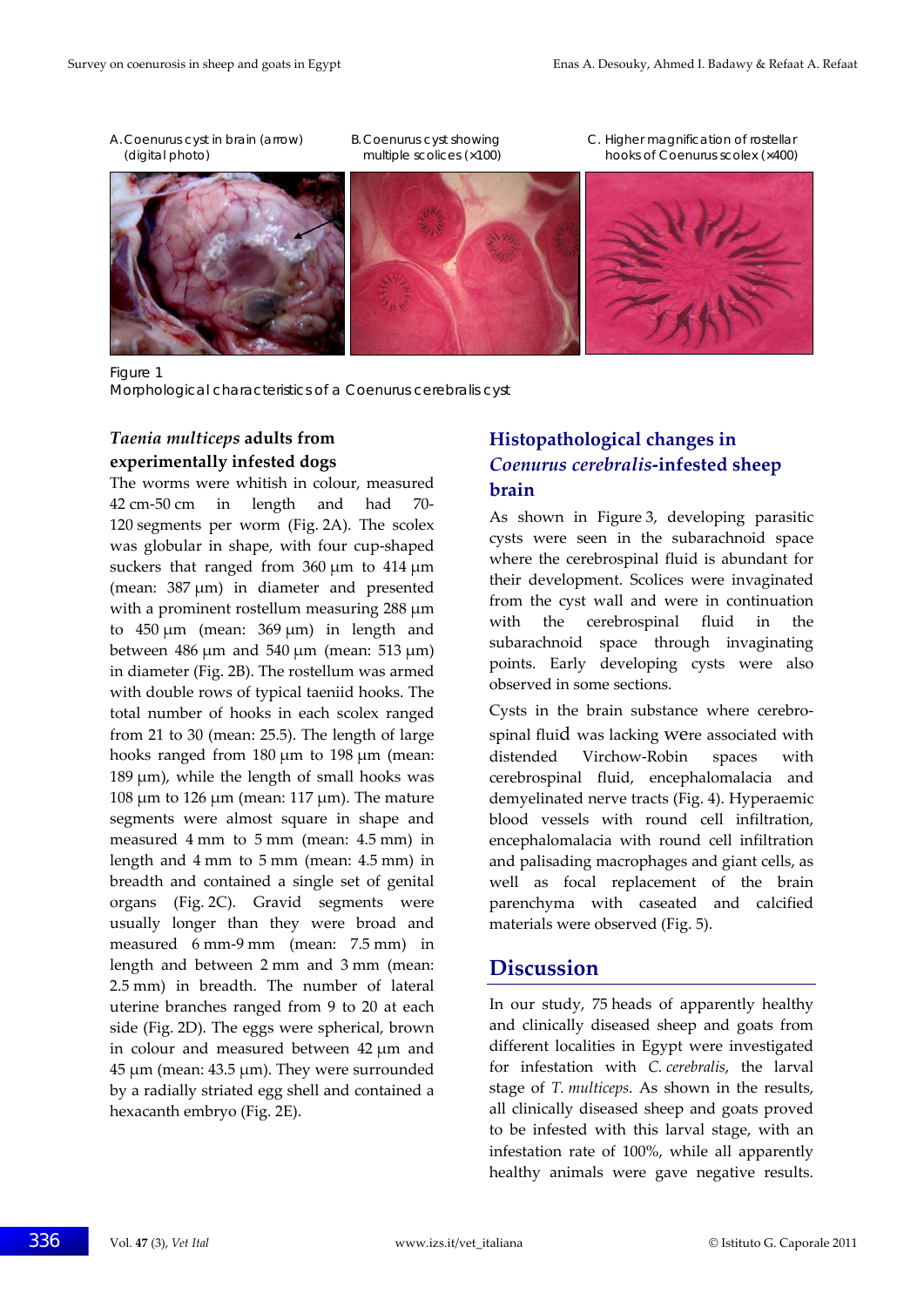Similar results were obtained by Scala *et al.* (15), in which 299 cerebral coenurosis lesions were observed of a total of 120 sheep with suspected symptoms of coenurosis. Further‐ more, a 100% infestation rate with *C. cerebralis* was recorded in 37 clinically sick sheep by Achenef *et al.* (3). These results indicate that coenurosis must be taken into consideration in cases of sheep and goats suffering from nervous manifestations. On the other hand, our study revealed no infestation among the apparently healthy animals (0%). Similar lower infestation rates among sheep and goats (3%, 1.5% and 0.35%) have been recorded elsewhere (1, 2, 15), respectively. A variation in infestation rates could be attributed to the distribution of carnivores, the final hosts, to the grazing behaviour, to the breed of sheep and goats or to environmental factors that affect the survival of the worm's eggs on pastures.

Results of this investigation conclude that there was no apparent effect of the age of the clinically diseased sheep and goats on susceptibility to infestation with *C. cerebralis*. By comparing results of this study with those of previous studies (15, 16, 17, 19), it can be concluded that clinical coenurosis can affect all ages of sheep and goats above 3 to 4 months of age, whereas the infestation of lambs below this age is not clinically apparent, due to the more chronic nature of the disease and the delayed maturation of the coenuri after 6 to 9 months (18), which is related to the

 from experimentally infested dog (×100) (×40) (digital photo)

A. *Taenia multicep*s adult worm B. *Taenia multiceps* scolex C. *Taenia multiceps* mature segment









D. *Taenia multiceps* gravid E. *Taenia multiceps* egg from segment (×40) experimentally infested dog (×400)



Figure 2 Morphological characteristics of *Taenia multiceps* adult and egg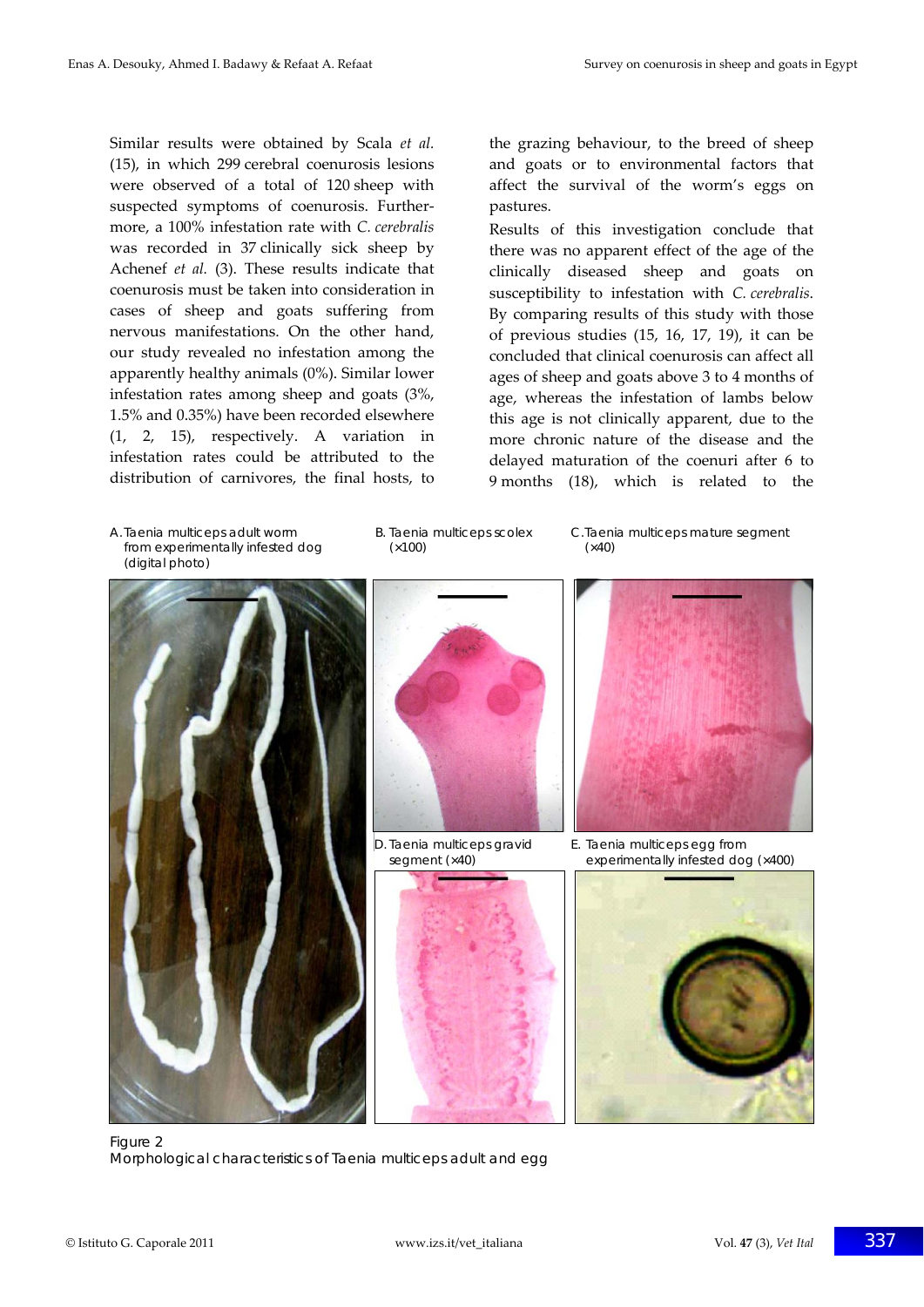- A. An invaginated scolex in continuation with B. Invaginated scolex showing the invaginating site the cerebrospinal fluid in the subarachnoid space (SS) (arrow) and suckers (S) (×400) through the invaginating point (arrow) (×100)
- 





C. Scolex showing the suckers (S) and rostellar hooks D. An early developmental stage of the scolex (arrow)<br>
criginating from the cyst wall (CW) (×400)<br>
originating from the cyst wall (CW) (×400) originating from the cyst wall (CW) (×400)





#### Figure 3

*Coenurus cerebralis* cyst in the subarachnoid space where the cerebrospinal fluid is abundantly available for the development of the cysts

- with cerebrospinal fluid with encephalomalacia (×100) with encephalomalacia ×400)
- 
- A. Distended Virchow-Robin space B. Distended Virchow-Robin space C. Demyelinated cerebral nerve tracts



#### Figure 4

Ovine coenurosis lesions caused by *Coenurus cerebralis* cysts in the brain substance where the cerebrospinal fluid is lacking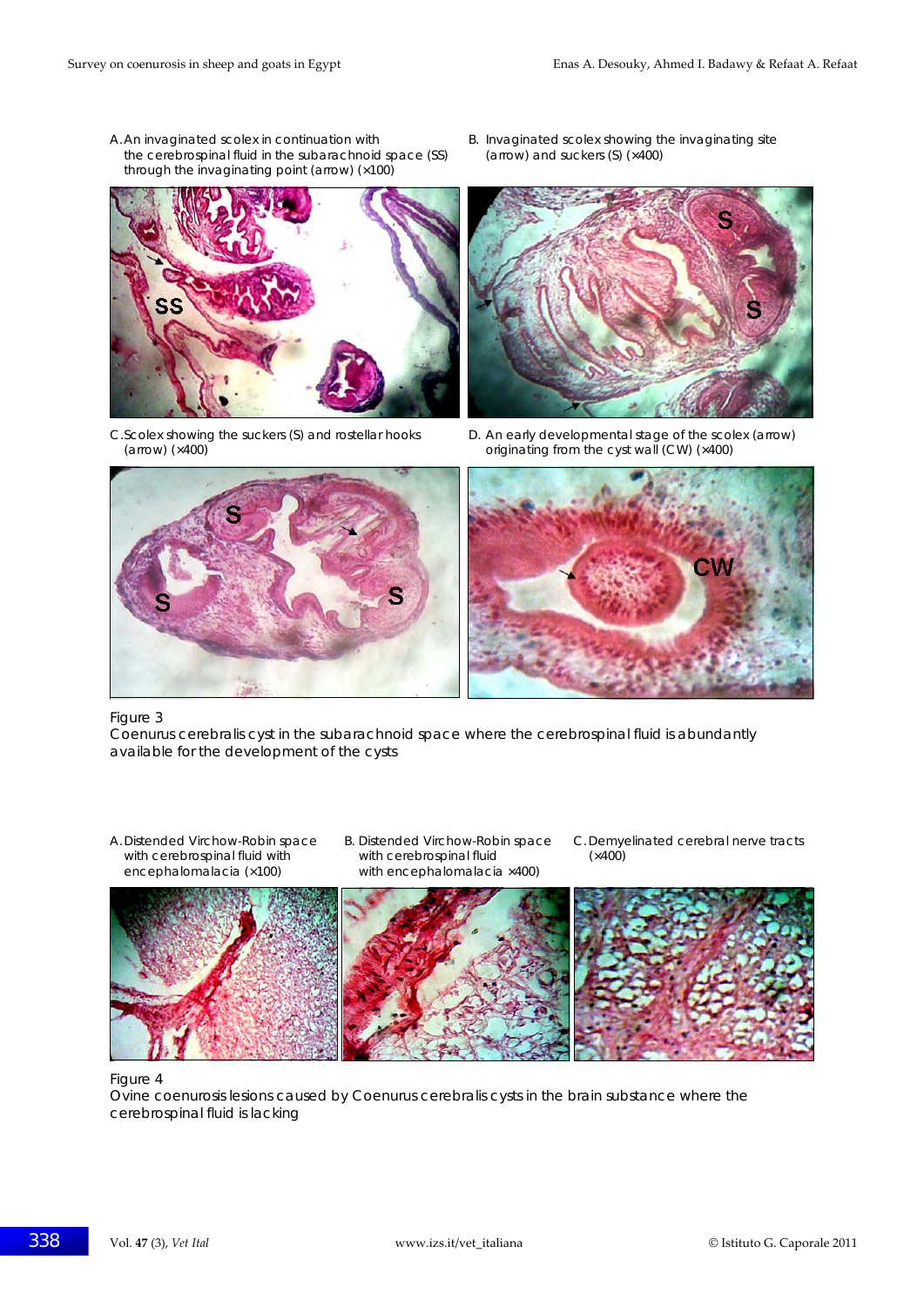- 
- A. Hyperaemic blood vessels with round cell infiltration B. Encephalomalacia with palisading of macrophages (×100) along caseated materials facing the previously existing  $cyst$  ( $\times$ 100)



caseated materials (×400) caseated and calcified debris (×100)



C. Palisading macrophages and giant cells along D. Focal replacement of the brain parenchyma with



#### Figure 5

Ovine coenurosis lesions caused by *Coenurus cerebralis* cysts in the brain substance where the cerebrospinal fluid is lacking

appearance of the clinical manifestations of coenurosis.

In regard to the experimental infestation of puppies with *C. cerebralis* cysts obtained from sheep, our results revealed that the prepatent period in experimentally infested dogs was 60 days. These results concurred with those of other workers (1, 18), who stated that the prepatent period of *T. multiceps* ranged from 55 to 70 days. However, an earlier prepatent period for this cestode (40‐42 days, was documented by Scala and Varcasia (14). On the other hand, in one experimentally infested dog, eggs or gravid segments were not produced until the date of autopsy, 105 days post infestation. Similar findings were described by Aslani and Ramzi (6), in which 96 immature *T. multiceps* worms were collected

from experimentally infested dogs with *C. cerebralis* cysts 3 months post infestation. Although the cause was not clear, the immunological status of the dogs or strain variations of the infective cysts might have been the cause.

There were no observable differences in the morphology of both *C. cerebralis* cysts and the adult *T. multiceps* worms, compared to earlier descriptions (1, 6, 18).

Histopathological findings of sheep brain infested with *C. cerebralis* revealed encephalo‐ malacia, round cell infiltration, caseation and calcification. Similar findings were also described by Anglov and Belchev and by Oruc and Uslu (4, 13).